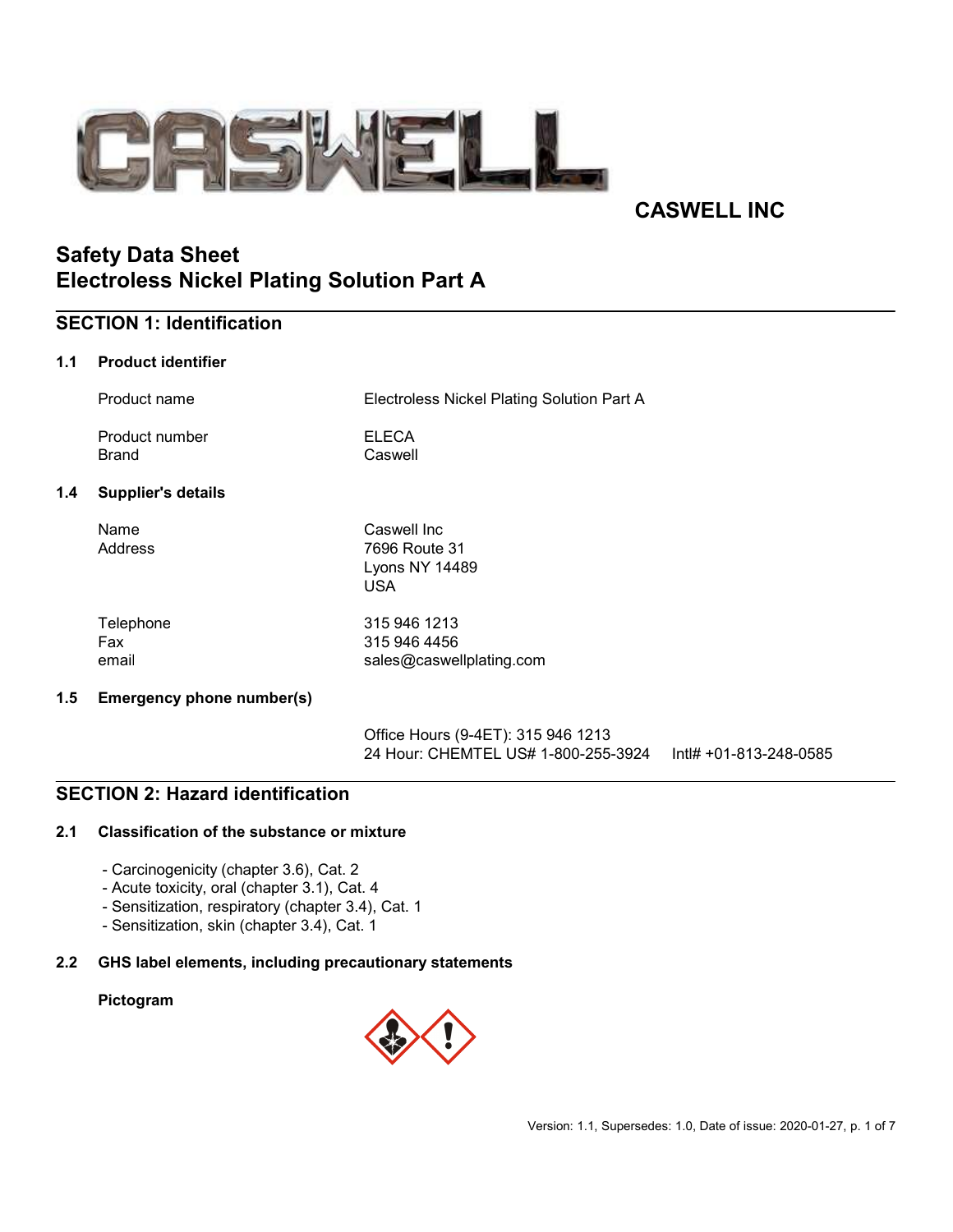| <b>Signal word</b>                | Warning                                                                    |  |  |
|-----------------------------------|----------------------------------------------------------------------------|--|--|
| Hazard statement(s)               |                                                                            |  |  |
| H351                              | Suspected of causing cancer                                                |  |  |
| H302                              | Harmful if swallowed                                                       |  |  |
| H334                              | May cause allergy or asthma symptoms or breathing difficulties if inhaled  |  |  |
| H317                              | May cause an allergic skin reaction                                        |  |  |
| <b>Precautionary statement(s)</b> |                                                                            |  |  |
| P <sub>201</sub>                  | Obtain special instructions before use.                                    |  |  |
| P <sub>202</sub>                  | Do not handle until all safety precautions have been read and understood.  |  |  |
| P280                              | Wear protective gloves/protective clothing/eye protection/face protection. |  |  |
| P308+P313                         | IF exposed or concerned: Get medical advice/attention.                     |  |  |
| P405                              | Store locked up.                                                           |  |  |
| P501                              | Dispose of contents/container to                                           |  |  |
| P <sub>264</sub>                  | Wash  thoroughly after handling.                                           |  |  |
| P <sub>270</sub>                  | Do not eat, drink or smoke when using this product.                        |  |  |
| P301+P312                         | IF SWALLOWED: Call a POISON CENTER/doctor//if you feel unwell,             |  |  |
| P330                              | Rinse mouth.                                                               |  |  |
| P261                              | Avoid breathing dust/fume/gas/mist/vapours/spray.                          |  |  |
| P284                              | [In case of inadequate ventilation] wear respiratory protection.           |  |  |
| P304+P340                         | IF INHALED: Remove person to fresh air and keep comfortable for breathing. |  |  |
| P342+P311                         | If experiencing respiratory symptoms: Call a POISON CENTER/doctor/         |  |  |
| P272                              | Contaminated work clothing should not be allowed out of the workplace.     |  |  |
| P302+P352                         | IF ON SKIN: Wash with plenty of water/                                     |  |  |
| P333+P313                         | If skin irritation or a rash occurs: Get medical advice/attention.         |  |  |
| P321                              | Specific treatment (see  on this label).                                   |  |  |
| P362+P364                         | Take off contaminated clothing and wash it before reuse.                   |  |  |
| P273                              | Avoid release to the environment.                                          |  |  |
| P391                              | Collect spillage.                                                          |  |  |

# SECTION 3: Composition/information on ingredients

### 3.1 Substances

### Hazardous components 1. NICKEL (III) SULFATE

| <b>1. NICKEL (II) SULFATE</b> |              |  |  |
|-------------------------------|--------------|--|--|
| Concentration                 | 45%          |  |  |
| EC no.                        | 232-104-9    |  |  |
| CAS no.                       | 7786-81-4    |  |  |
| Index no.                     | 028-009-00-5 |  |  |
|                               |              |  |  |

#### 2. WATER OR OTHER NON-REPORTABLE INGREDIENTS Concentration 55 %<br>CAS no. 67732-CAS no. 7732-18-5

### SECTION 4: First-aid measures

### 4.1 Description of necessary first-aid measures

General advice **Consult a physician.** Show this safety data sheet to the doctor in attendance.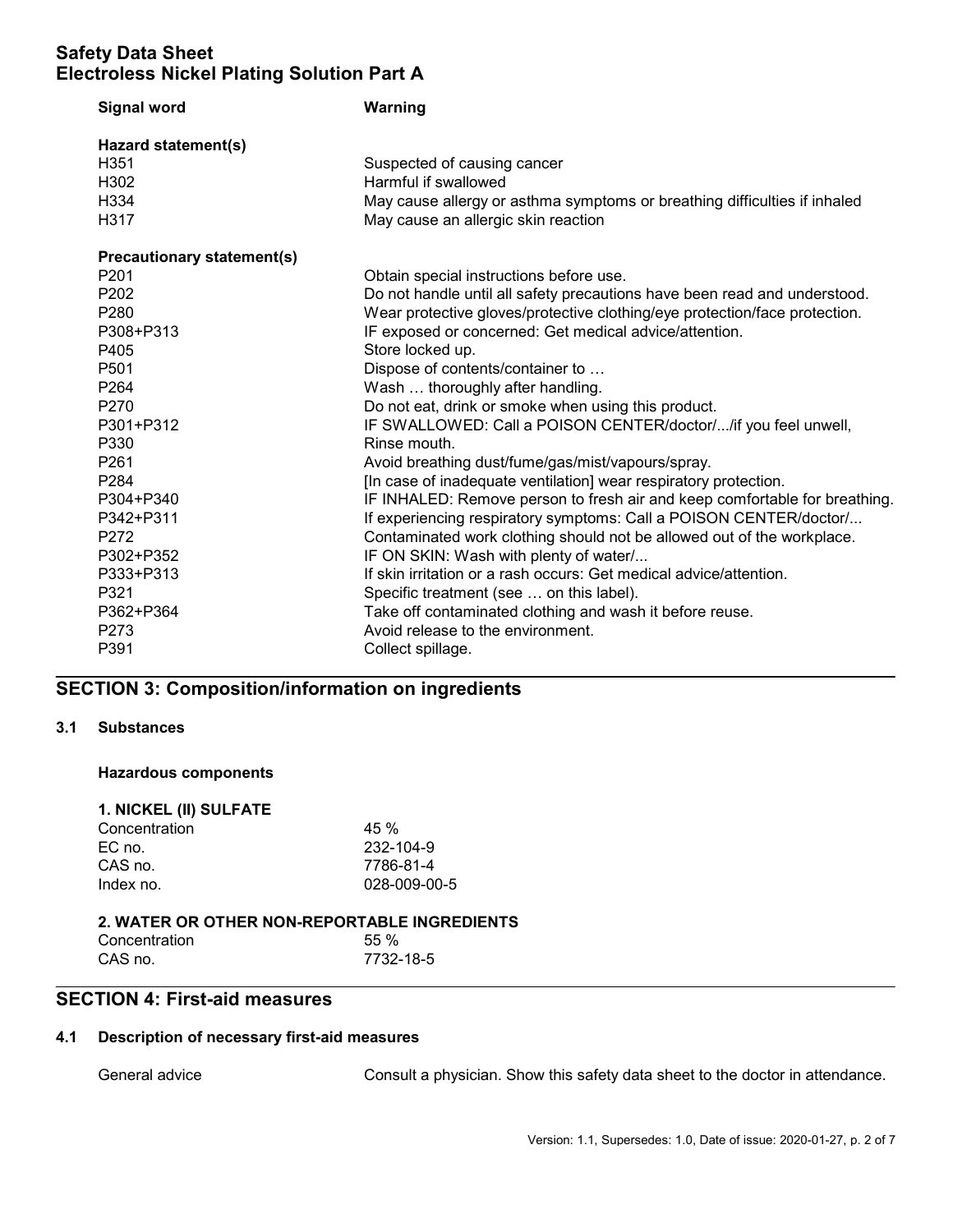| If inhaled                                             | If breathed in, move person into fresh air. If not breathing, give artificial<br>respiration.                                  |  |  |  |
|--------------------------------------------------------|--------------------------------------------------------------------------------------------------------------------------------|--|--|--|
| In case of skin contact                                | Rinse with plenty of water. Get medical attention if irritation develops and<br>persists.                                      |  |  |  |
| In case of eye contact                                 | Rinse thoroughly with plenty of water for at least 15 minutes and consult a<br>physician.                                      |  |  |  |
| If swallowed                                           | Do NOT induce vomiting. Never give anything by mouth to an unconscious<br>person. Rinse mouth with water. Consult a physician. |  |  |  |
| Personal protective equipment for first-aid responders |                                                                                                                                |  |  |  |

Refer to section 8

#### 4.2 Most important symptoms/effects, acute and delayed Compounds containing nickel can cause dermatitus and skin rash.

# SECTION 5: Fire-fighting measures

- 5.1 Suitable extinguishing media Use extinguishing media appropriate for surrounding fire.
- 5.2 Specific hazards arising from the chemical Thermal decomposition will form oxides of nickel and sulfur.
- 5.3 Special protective actions for fire-fighters Wear self-contained breathing apparatus for firefighting if necessary.

### SECTION 6: Accidental release measures

- 6.1 Personal precautions, protective equipment and emergency procedures Prevent further leakage or spillage if safe to do so. Do not let product enter drains.
- 6.2 Environmental precautions

Nickel compounds are damaging to aquatic life

6.3 Methods and materials for containment and cleaning up

SMALL SPILLS: Contain and absorb with absorbent material and place into containers for later disposal. Wash site of spillage thoroughly with water. LARGE SPILLS: Dike far ahead of spill to prevent further movement. Recover by pumping or by using a suitable absorbent material and place into containers for later disposal. Dispose in suitable waste container.

### SECTION 7: Handling and storage

- 7.1 Precautions for safe handling Must be stored above 55 deg F.
- 7.2 Conditions for safe storage, including any incompatibilities Keep container tightly closed and away from incompatible materials.

### SECTION 8: Exposure controls/personal protection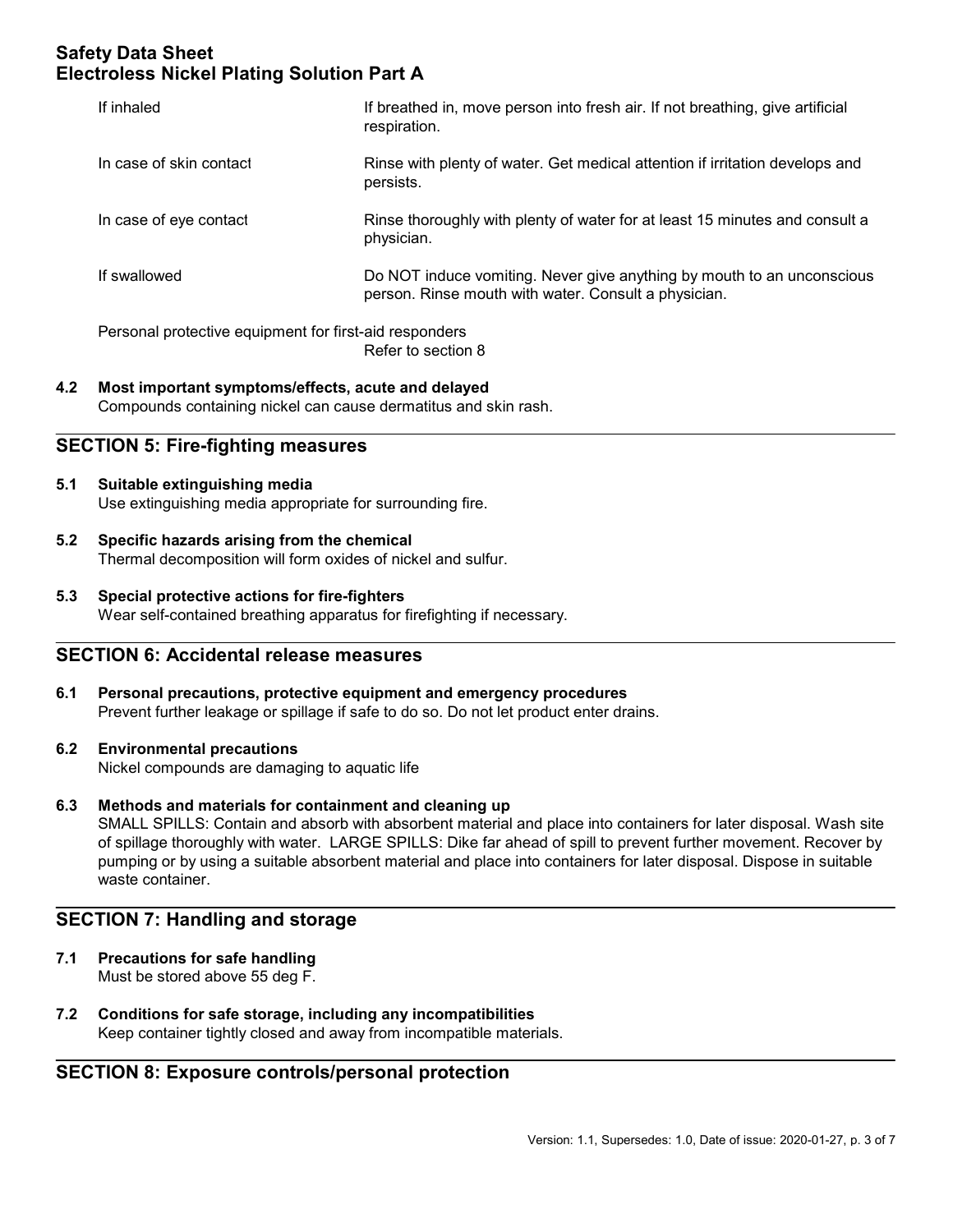### 8.1 Control parameters

1. NICKEL (II) SULFATE (CAS: 7786-81-4 EC: 232-104-9) PEL-TWA: 1 mg/m3 (OSHA)

#### 8.2 Appropriate engineering controls

Handle in accordance with good industrial hygiene and safety practice. Wash hands before breaks and at the end of workday.

#### 8.3 Individual protection measures, such as personal protective equipment (PPE)

#### Eye/face protection

Face shield and safety glasses. Use equipment for eye protection tested and approved under appropriate government standards such as NIOSH (US) or EN 166(EU).

#### Skin protection

Wear chemical resistant gloves and clothing.

#### Body protection

Choose body protection in relation to its type, to the concentration and amount of dangerous substances, and to the specific work-place., The type of protective equipment must be selected according to the concentration and amount of the dangerous substance at the specific workplace.

#### Respiratory protection

Where risk assessment shows air-purifying respirators are appropriate use a full-face particle respirator type N100 (US) or type P3 (EN 143) respirator cartridges as a backup to engineering controls. If the respirator is the sole means of protection, use a full-face supplied air respirator. Use respirators and components tested and approved under appropriate government standards such as NIOSH (US) or CEN (EU).

### SECTION 9: Physical and chemical properties

#### Information on basic physical and chemical properties

| Appearance/form (physical state, color, etc.)<br>Odor<br>Odor threshold | Green Liquid  |
|-------------------------------------------------------------------------|---------------|
| рH                                                                      | 3.5           |
| Melting point/freezing point                                            | 55 deg F      |
| Initial boiling point and boiling range                                 | 212 de g F    |
| Flash point                                                             |               |
| Evaporation rate                                                        |               |
| Flammability (solid, gas)                                               | Not Flammable |
| Upper/lower flammability limits                                         |               |
| Vapor pressure                                                          |               |
| Vapor density                                                           |               |
| Relative density                                                        | 1.34          |
| Solubility(ies)                                                         | 100% In Water |
| Partition coefficient: n-octanol/water                                  |               |
| Auto-ignition temperature                                               |               |
| Decomposition temperature                                               |               |
| Viscosity                                                               |               |
| <b>Explosive properties</b>                                             |               |
| Oxidizing properties                                                    |               |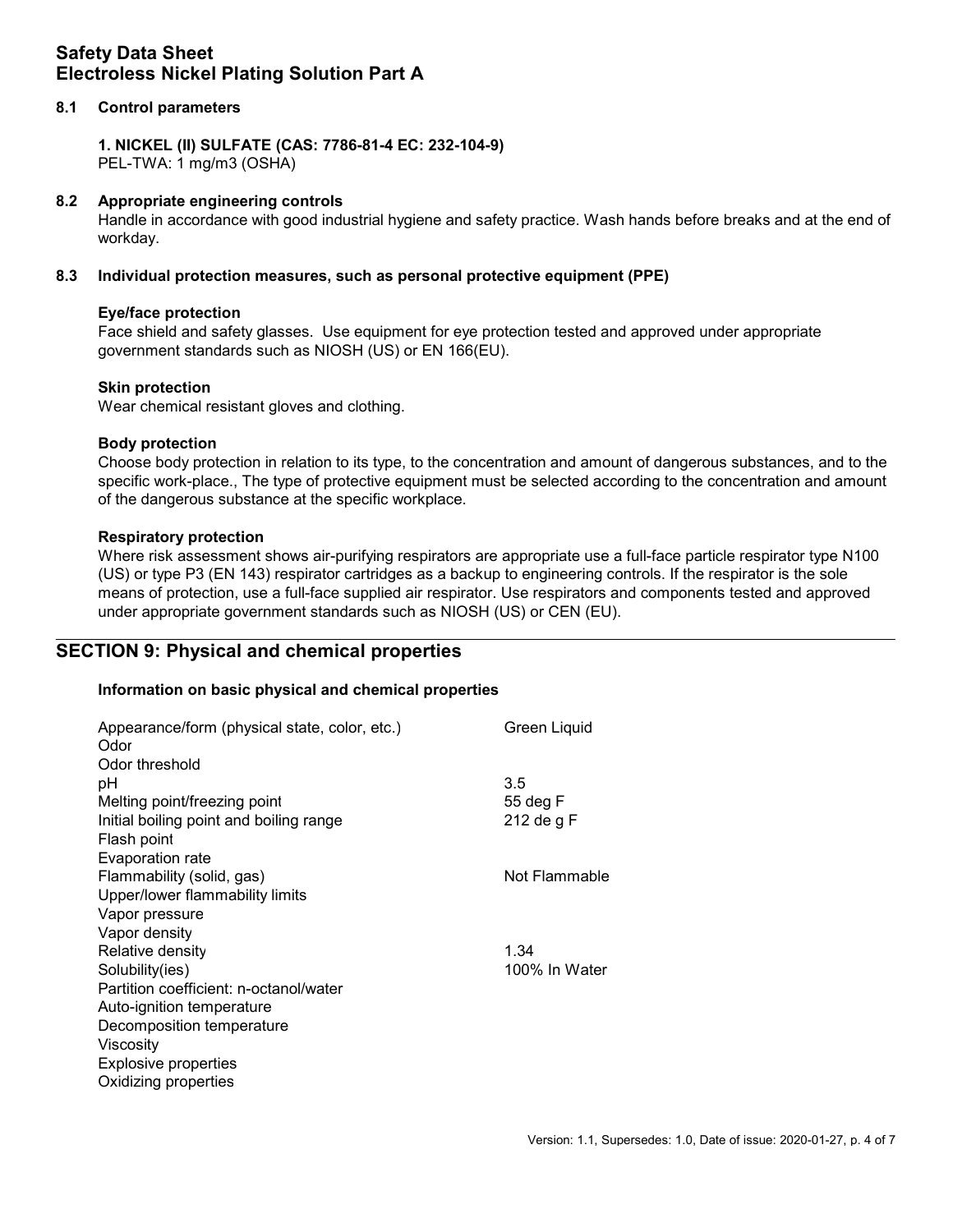# SECTION 10: Stability and reactivity

- 10.1 Reactivity Not reactive
- 10.2 Chemical stability Stable
- 10.4 Conditions to avoid Excess Heat
- 10.5 Incompatible materials Cyanides, Strong Alkalis

### SECTION 11: Toxicological information

#### Information on toxicological effects

Acute toxicity Oral LD50: 264 mg/kg

Skin corrosion/irritation Continued Exposure to nickel can cause nickel itch/dermatitus/skin rash.

Serious eye damage/irritation May cause eye irritation

Respiratory or skin sensitization May cause respiratory and skin sensitisation.

#### Germ cell mutagenicity Not known

**Carcinogenicity** Nickel compounds are a known carcinogen.

#### Reproductive toxicity Not known

STOT-single exposure Not known

STOT-repeated exposure Not known

Aspiration hazard Not known

### SECTION 12: Ecological information

**Toxicity** Not known

Persistence and degradability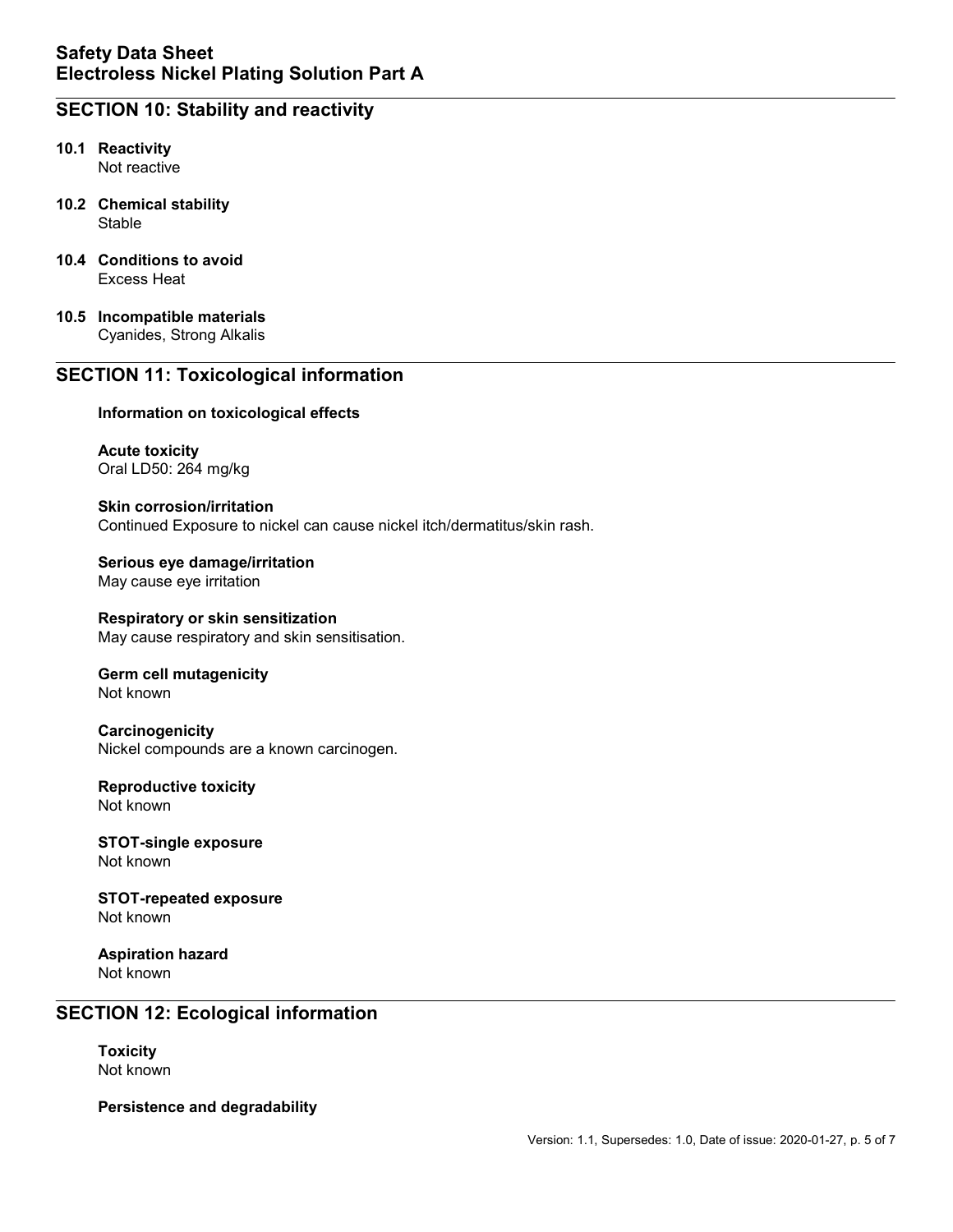Not known

Bioaccumulative potential Not known

Mobility in soil Not known

Results of PBT and vPvB assessment

Not known

Other adverse effects Nickel compounds are damaging to the aquatic environment.

# SECTION 13: Disposal considerations

### Disposal of the product

Consult appropriate federal and local regulations for disposal. Empty containers are subject to the same regulations.

### Disposal of contaminated packaging

Consult appropriate federal and local regulations for disposal. Empty containers are subject to the same regulations.

# SECTION 14: Transport information

DOT (US) Not dangerous goods

IMDG Not dangerous goods

IATA Not dangerous goods

### SECTION 15: Regulatory information

### 15.1 Safety, health and environmental regulations specific for the product in question

Massachusetts Right To Know Components Chemical name: Nickel sulfate CAS number: 7786-81-4

New Jersey Right To Know Components Common name: NICKEL SULFATE CAS number: 7786-81-4

Pennsylvania Right To Know Components Chemical name: Sulfuric acid, nickel(2+) salt (1:1) CAS number: 7786-81-4

California Prop. 65 components Common name: NICKEL SULFATE CAS number: 7786-81-4

### HMIS Rating

Electroless Nickel Plating Solution Part A